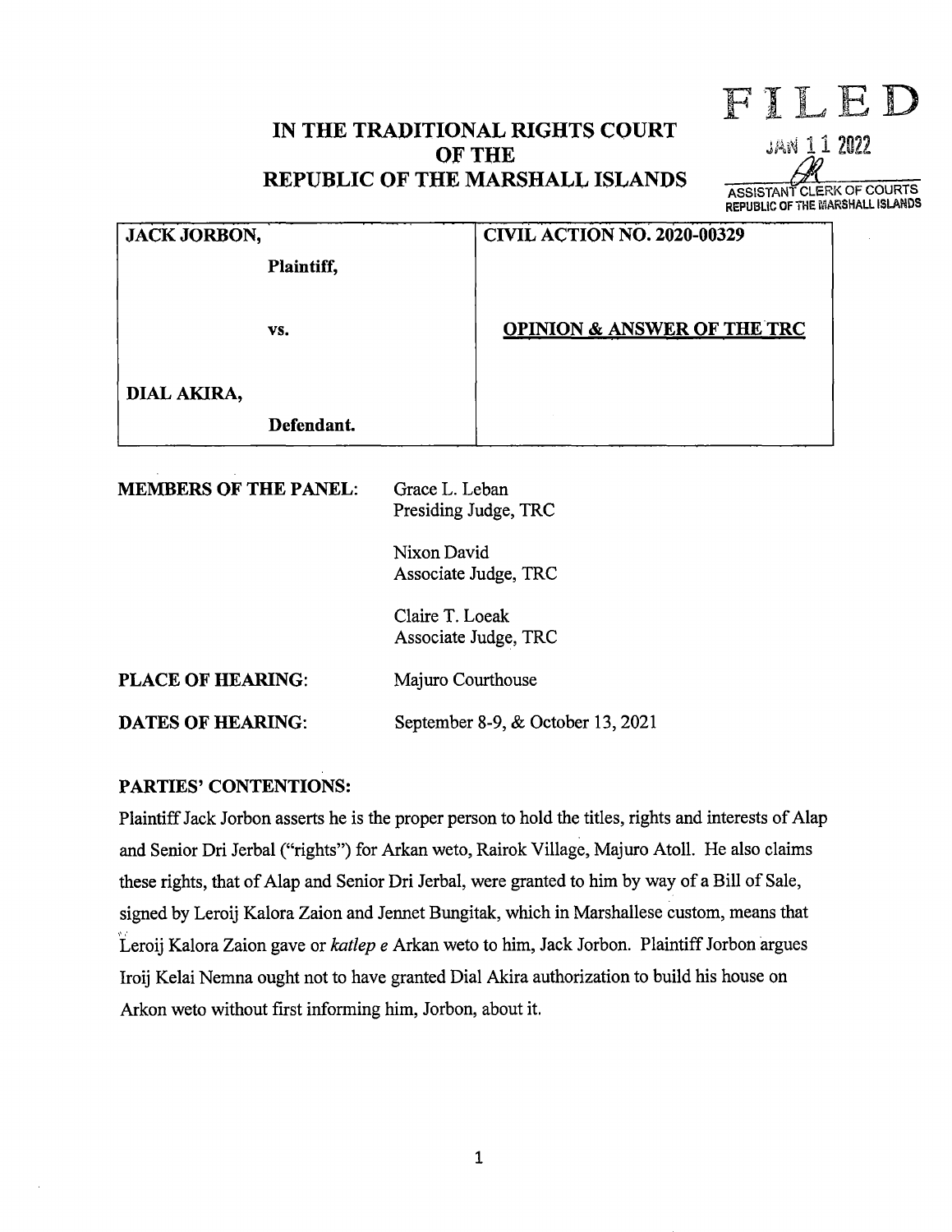Defendant Dial Akira contends that it is not appropriate or proper for Plaintiff Jack Jorbon to hold the Alap or Senior Dri Jerbal titles on Arkan weto as so provided under the Bill of Sale, because *katlep* is a *gift land* which is not the same as a land the Iroij sells. Defendant Akira argues he was told by Iroij Kelai that Arkan weto is a *bwij land* which means the land cannot be bequeathed or sold. Defendant Akira further submits during his closing argument that *Plaintiff Exhibit P-2, Bill of Sale* as admitted into evidence, is hearsay, and asks that the TRC Panel ought not to consider it. Defendant Akira also asserts Plaintiff Jorbon did not show him any signed documents that supported his claim that he possessed the rights over Arkan weto. Finally, Defendant Akira claims that currently, all the residents who live on Arkan weto know and understand, that it is exclusively owned by Iroij Kelai and his family, and that they have no knowledge about Plaintiff Jorbon. This is illustrated in the evidence submitted by Defendant Akira, Defendant Exhibits A, B and C, showing the residents were permitted to live on Arkan by Iroij Kelai and his family only, and not Plaintiff Jorbon.

#### **QUESTIONS CERTIFIED TO THE TRC PANEL**

- 1. Notwithstanding the denial by Iroij Kelai Nemna, is Jack Jorbon, and those claiming through him, the proper person under the customary law and traditional practice of the Marshall Islands, to hold and exercise Alap and Senior Dri Jerbal rights and title on and over Arkan Weto, Rairok Islands, Majuro Atoll, Marshall Islands?
- 2. If Jack Jorbon is the Alap and Senior Dri Jerbal on and over Arkan Weto, Rairok Island, Majuro Atoll, Marshall Islands, can Iroij Kelai Nemna authorize Dial Akira to build a house on Arkan Weto without Jack Jorbon's consent and over his objections?

#### **ANSWER TO THE QUESTIONS**

- 1. Yes.
- 2. Iroij Kelai Nemna has the authority to permit Dial Akira to build on Arkan weto, Rairok Island, Majuro Atoll, Marshall Islands as he is the Iroij-edrik for Arkan weto. However, the customary practice and traditional value of mutual respect and reciprocity under Marshallese culture, dictates consultation with the Alap and Senior Dri Jerbal of Arkan weto, who is Jack Jorbon, ought to have occurred.

2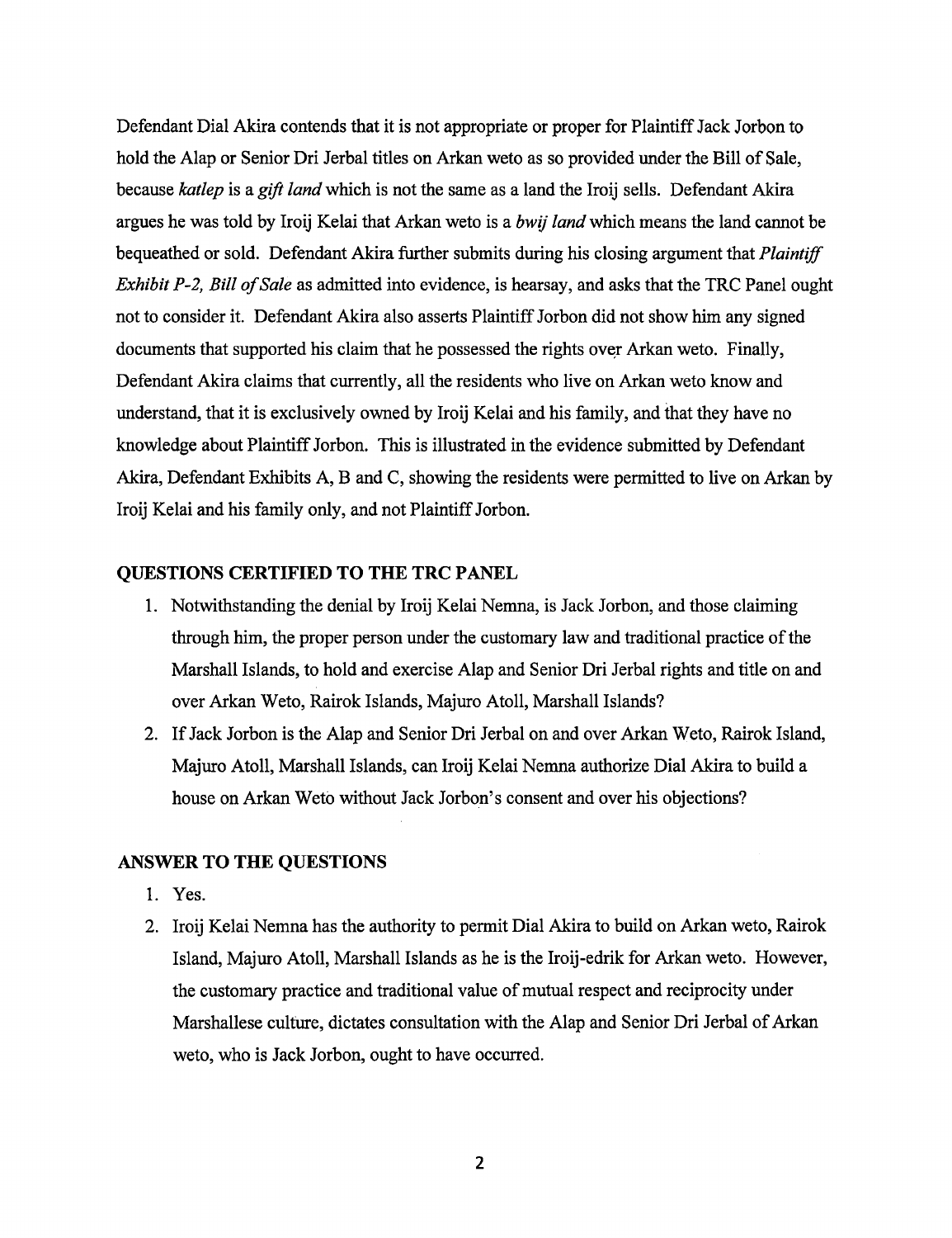#### **FACTUAL FINDINGS UPON WHICH ANSWER IS BASED**

The issues in this case began when Defendant Akira commenced construction of his house on Arkan weto, Rairok Islands, Majuro Atoll. Plaintiff Jorban asserts Akira failed to acquire authorization from him, as Alap and Senior Ori Jerbal of Arkan weto. Defendant contends he was not required to get Jorbon's authorization because he was unaware Jorbon held the rights of Alab and Senior Ori Jerbal on Arkan weto. Akira further asserts, he knows only of the iroijedrik of Arkan weto, Iroij Kelai Nemna, and to whom he acquired his authorization from to build his house on Arkan weto, Rairok Islands, Majuro Atoll.

Defendant Akira also asserts Plaintiff Jorbon errs in claiming that he holds the Alap and Senior Ori Jerbal rights on Arkan weto as a gift land from Leroij Kalora Zaion, by way of the Bill of Sale, in that Plaintiff Jorbon would buy the rights for the Alap and Ori Jerbal rights from Jennet Bungitak. After listening to and reviewing the testimonial and documentary evidence in this case, the Panel opines it is proper and just that Leroij Kalora Zaion gifted the Alap and Senior Ori Jerbal rights to Plaintiff Jack as a means to pay Plaintiff Jack for his help and the services he rendered to her, in relation to a case she was involved in, at the time. This, Plaintiff Jack testified to. Plaintiffs evidence, Plaintiff Exhibit P-2, which is a Bill of Sale, supports Plaintiff Jack's testimony that the land was gifted to him, as indicated in the signatures of Leroij Kalora Zaion, who held the Iroij-edrik rights and Jennet Bungitak, who held the Alab and Senior Ori Jerbal rights at the time. This Panel is of the opinion that the sale of the weto facilitated the transfer of the Alap and Senior Dri Jerbal rights from Jennet Bungitak, who, at the time, held both titles. Despite his disagreement with the Bill of Sale, Plaintiff Exhibit P-2, Iroij-edrik Kelai Nemna confirmed under oath, that it bears his late mother's signature, and this serves as a confirmation that she approved of the Bill of Sale.

Defendant Akira testified he was unaware that a Bill of Sale existed and that he only knew that Iroij Kelai Nemna held all the rights on Arkan weto, as an Iroij-edrik, Alap and Senior Dri Jerbal. The Panel understands from his testimony that Defendant Akira's parents were the initial residents of Arkan weto and that he began residing with them sometime later. From his testimony, Defendant Akira ostensibly was unaware of the arrangement made prior to his arrival and residency on Arkan weto with his parents.

3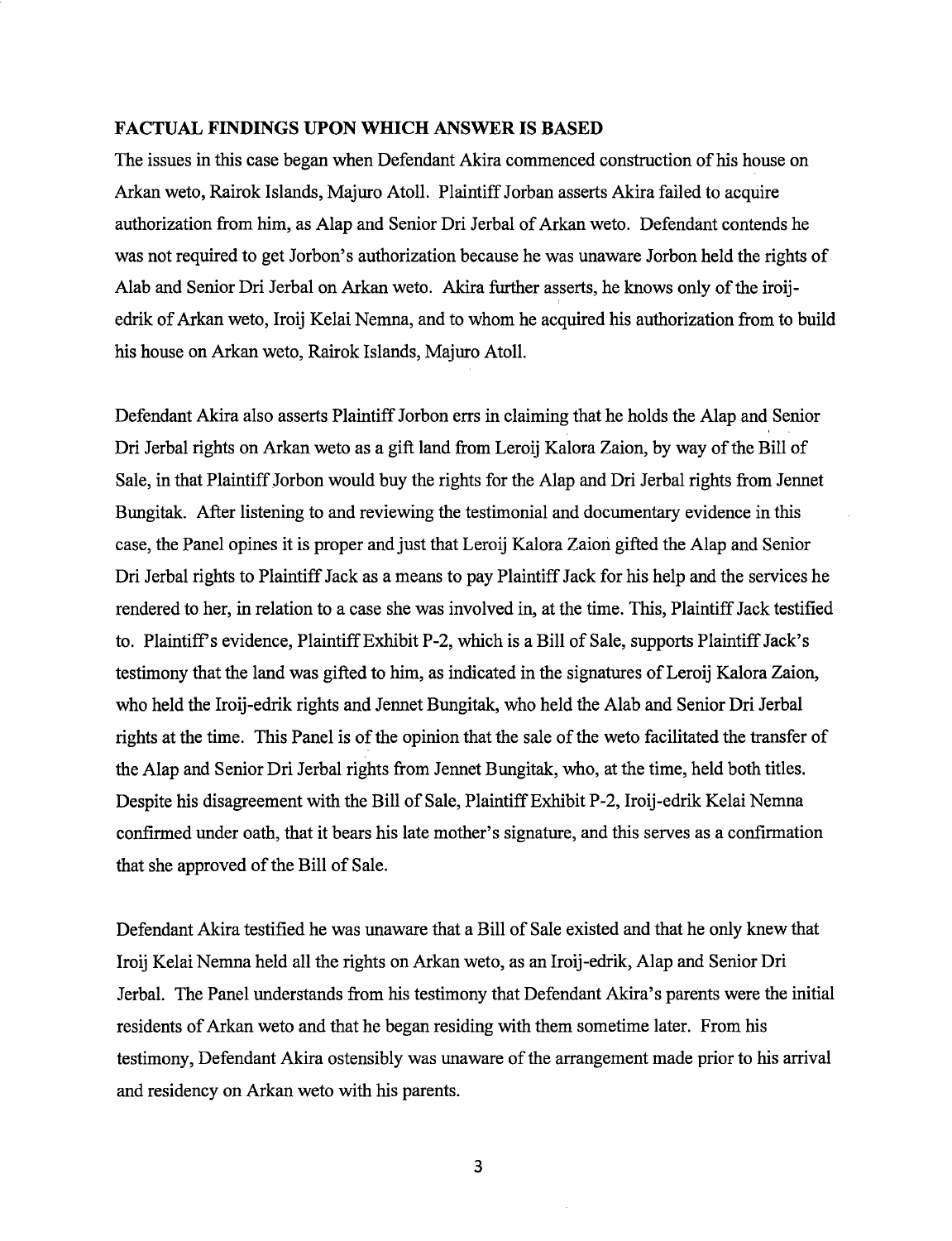The Parties agree Iroij Kelai Nemna currently holds the Iroij-edrik rights on Arkan weto, Rairok Islands, Majuro Atoll. They also agree Defendant Akira claims no rights on Arkan weto, however he (Defendant Akira) acquired the authorization to build his house from Iroij-edrik Kelai Nemna.

After taking into consideration all the evidence presented in this case, the Panel believes the Bill of Sale, Plaintiff Exhibit P-2, is a valid document showing both signatures of Leroij Kalora Zaion, who held the Iroij-edrik title, and Jennet Bungitak, who possessed both the Alap and Ori Jerbal rights at the time.

#### **RELEVANT CUSTOMARY LAW** & **TRADITIONAL PRACTICE**

- *1. Katlep-land rights gifted by the chief by the placement of a person/people on the land*
- 2. *Julobiren ne Land belonging to the chiefs only.*
- *3. Mo Land belonging to the chiefs only.*
- *4. Jab komakut Dreka in Jinme Eo Do not move/change the foundation long established, or do not move the bedrock.·*

#### **APPL YING THE CUSTOM TO FACTUAL FINDINGS**

Plaintiff Jorbon claims Leroij Kalora Zaion gifted or *katlep e* Arkan weto to him, however the Panel believes, as illustrated in the Plaintiff Exhibit P-2, that Leroij Kalora Zaion gave the Alap and Senior Ori Jerbal rights to Plaintiff Jorbon by virtue of the Bill of Sale.

According to the testimony of Iroij Kelai Nemna, Arkan weto is a *mo* or *julobiren ne*, and that the disposition of the land by his late mother, Leroij Kalora Zaion, through selling it to Plaintiff Jack is contrary to Marshallese custom. The Panel believes that if Arkan weto was indeed a *mo or julobiren ne*, then there would be no Alap or Senior Dri Jerbal rights as these types of lands are exclusive to the iroij family. The Bill of Sale, however, indicates Leroij Kalora Zaion, recognized Jennet Bungitak as both Alap and Senior Ori Jerbal for Arkan weto. Iroij Nemna testified that the manner by which Leroij Zaion gifted Arkan weto essentially means she had *komakut dreka in jinme eo (changed the foundation long established).* The Panel believes if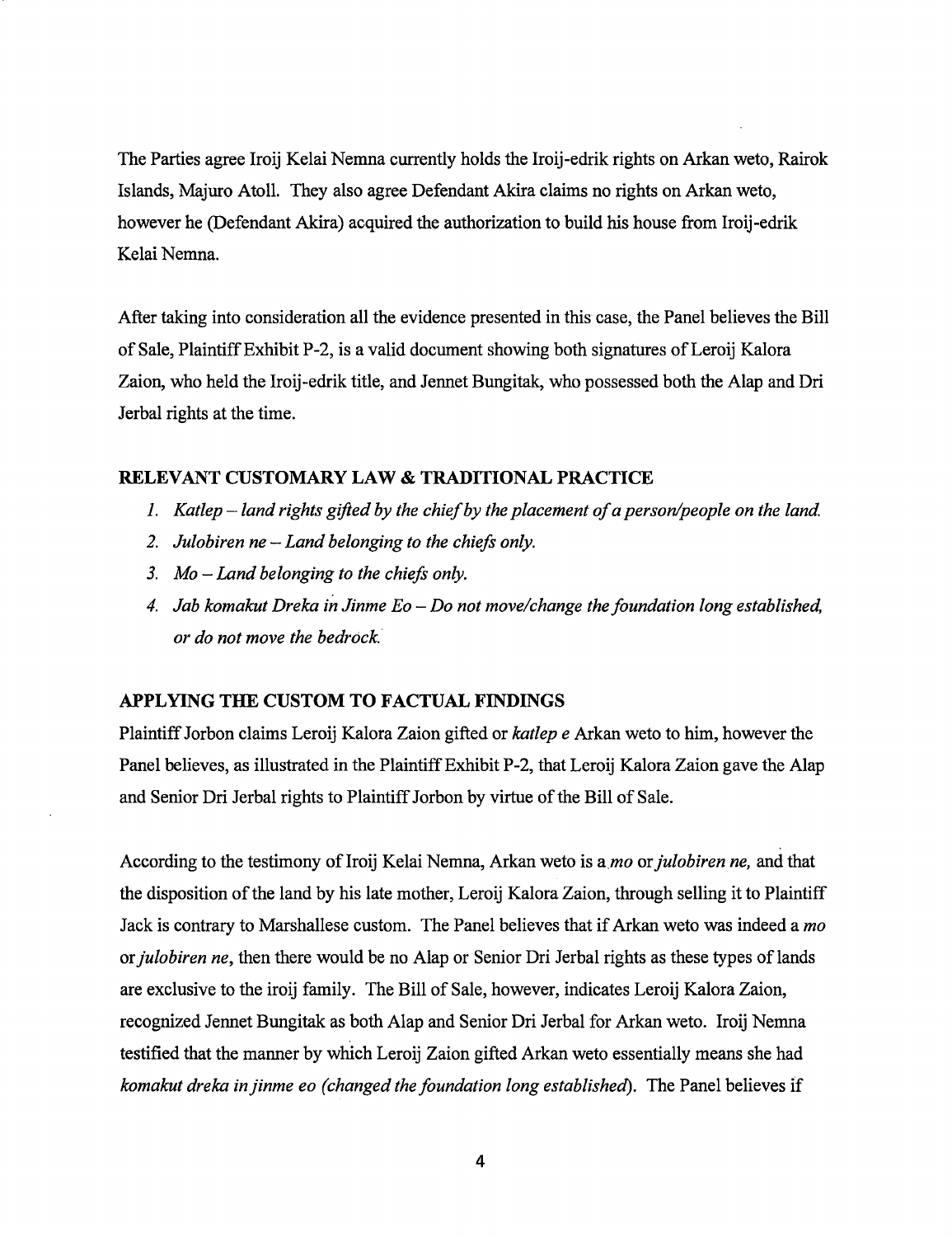Leroij Zaion had *changed the foundation long established,* then Iroij Telnan Lanki and Leroij Neiar Moses, and the members of the 20/20 Committee Bed-Eo An Jebrik, would have expressed their disagreement and protested against the Bill of Sale.

### **PLAINTIFF'S WITNESSES**

- I. Tisen Dick
- 2. Jack Jorbon

### **DEFENDANT'S WITNESSES**

- I. Iroij Kelai Nemna
- 2. Dial Akira

## **PLAINTIFF'S EVIDENCE**

- 1. Plaintiff Exhibit  $P1 Bill$  of Sale
- 2. Plaintiff Exhibit P2 Kwon in Wia (Marshallese translation of Bill of Sale)
- 3. Plaintiff's Exhibit P3 Photos of Defendant Akria's House

## **DEFENDANT'S EVIDENCE**

- 1. Defendant's Exhibit A-Authorization Letter from Iroij Kelai Nemna
- 2. Defendant's Exhibit B Land Survey Permit
- 3. Defendant's Exhibit C-Letter to Dial Akira: re-Legal Description of Land

### **OTHER FACTS CONSIDERED BY PANEL**

The Panel confirms its opinion as it relates to Plaintiff Exhibit P-2, that insofar as the requirement of acquiring the consent of the *bwij,* the Panel believes the Bill of Sale, which bears the signature of the succeeding heir to Leroij Zaion, Iroij Telnan Lanki, and also the members of the 20/20 Committee Bed-Eo An Jebdrik, addresses this.

Lastly but certainly not the least, our traditional Marshallese custom values the principles of reciprocity and mutual respect for one another in all things, particularly as they relate to our land tenure system, and it is most appropriate for the person holding and exercising the Alap and